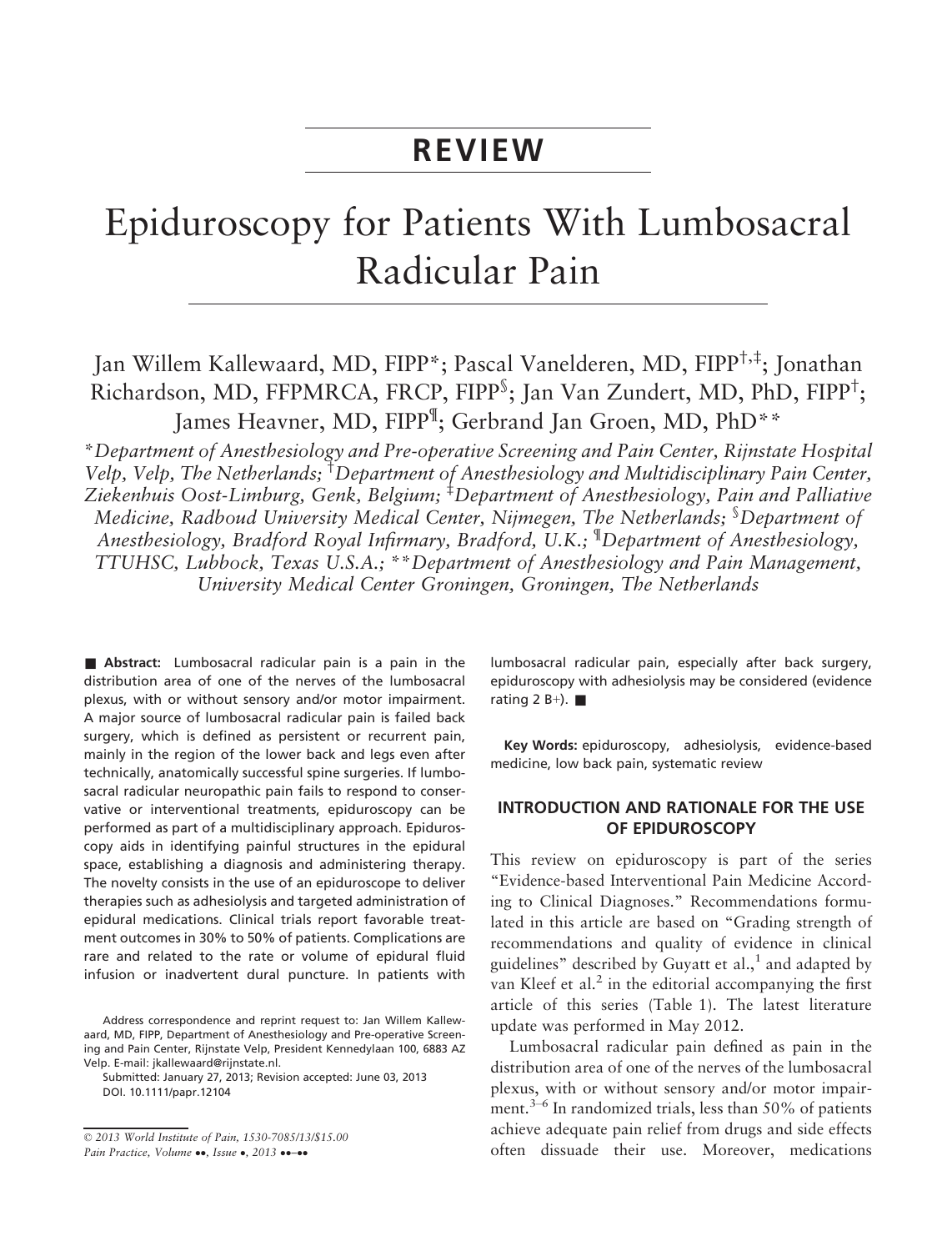| Score           | Description                                                                                                                                                                                                                                  | Implication                             |
|-----------------|----------------------------------------------------------------------------------------------------------------------------------------------------------------------------------------------------------------------------------------------|-----------------------------------------|
| $1A+$           | Effectiveness demonstrated in various RCTs of good quality. The benefits clearly outweigh<br>risk and burdens                                                                                                                                | Positive recommendation                 |
| $1B+$           | One RCT or more RCTs with methodological weaknesses, demonstrate effectiveness.<br>The benefits clearly outweigh risk and burdens                                                                                                            |                                         |
| $2B+$           | One or more RCTs with methodological weaknesses, demonstrate effectiveness. Benefits<br>closely balanced with risk and burdens                                                                                                               |                                         |
| 2B <sub>0</sub> | Multiple RCTs, with methodological weaknesses, yield contradictory results better or worse<br>than the control treatment. Benefits closely balanced with risk and burdens, or<br>uncertainty in the estimates of benefits, risk and burdens. | Considered, preferably<br>study-related |
| $2C+$           | Effectiveness only demonstrated in observational studies. Given that there is no conclusive<br>evidence of the effect, benefits closely balanced with risk and burdens                                                                       |                                         |
| $\Omega$        | There is no literature or there are case reports available, but these are insufficient to prove<br>effectiveness and/or safety. These treatments should only be applied in relation to studies.                                              | Only study-related                      |
| $2C-$           | Observational studies indicate no or too short-lived effectiveness. Given that there is no<br>positive clinical effect, risk and burdens outweigh the benefit                                                                                | Negative recommendation                 |
| $2B -$          | One or more RCTs with methodological weaknesses, or large observational studies that<br>do not indicate any superiority to the control treatment. Given that there is no positive<br>clinical effect, risk and burdens outweigh the benefit  |                                         |
| $2A-$           | RCT of a good quality, which does not exhibit any clinical effect. Given that there is no<br>positive clinical effect, risk and burdens outweigh the benefit                                                                                 |                                         |

Table 1. Summary of Evidence Scores and Implications for Recommendation

RCT, randomized controlled trial.

effective in diabetic polyneuropathy and postherpetic neuralgia failed to demonstrate superiority over placebo in radicular neuropathic pain.<sup>7-9</sup> Failed back surgery syndrome (FBSS) is a major source of lumbosacral radicular pain $10$  defined as persistent or recurrent pain, mainly in the region of the lower back and legs even after technically, anatomically successful spine surgeries. $11$ Possible causes of FBSS are postoperative inflammation or epidural fibrosis.

If lumbosacral radicular neuropathic pain fails to respond to conservative treatment such as physical therapy and medication or interventional treatments such as transforaminal epidural corticosteroid injections, Racz procedure, or (pulsed) radiofrequency treatment adjacent to the dorsal root ganglion, epiduroscopy can be performed as part of a multidisciplinary approach before spinal cord stimulation is considered. Epiduroscopy offers several advantages: (1) confirmation of the diagnosis of radicular pain; (2) mechanical removal of adhesions; and (3) targeted administration of drugs.

As early as  $1931$ , Burman<sup>12</sup> used arthroscopic equipment to examine the anatomy of the vertebral column removed from cadavers. A few years later, the American neurosurgeon, Pool,<sup>13</sup> reported on over 400 spinal endoscopies. Later, Ooi also applied the technique in patients.<sup>14</sup> These early studies specifically inspected the intrathecal space. Afterward, the

technique was primarily used for examining the epidural space.<sup>15,16</sup> Shimoji et al.<sup>17</sup> added 2 important features to the technique, namely performing epiduroscopy under conscious sedation and identifying the affected nerve root by touching it and reproducing the patient's pain. In 1994, Saberski and Kitahata described the caudal approach, which greatly reduced the risk of dural puncture. They also were the first to describe the use of a flexible, steerable epiduroscope, and irrigation of the epidural space with saline to aid visualization.<sup>18</sup>

## **DIAGNOSIS**

Epiduroscopy is first and foremost a diagnostic procedure that can assess the cause of radicular pain. Visualization of the epidural space allows for evaluation of nerve roots and identification of adhesions, inflammation, and other abnormalities. Epiduroscopy is more sensitive than MRI in detecting epidural fibrosis. In a recent study, in patients with failed back surgery syndrome, MRI showed epidural fibrosis in 16.1% whereas, with epiduroscopy, this was the case in 91% of the patients.<sup>19</sup> (See Table 2).

The added value of epiduroscopy for diagnosis is due to the functional nature of the procedure. Touching epidural structures with the tip of the scope enables assessment of the precise source of the radicular pain by reproducing the patient's pain. In this respect, epidu-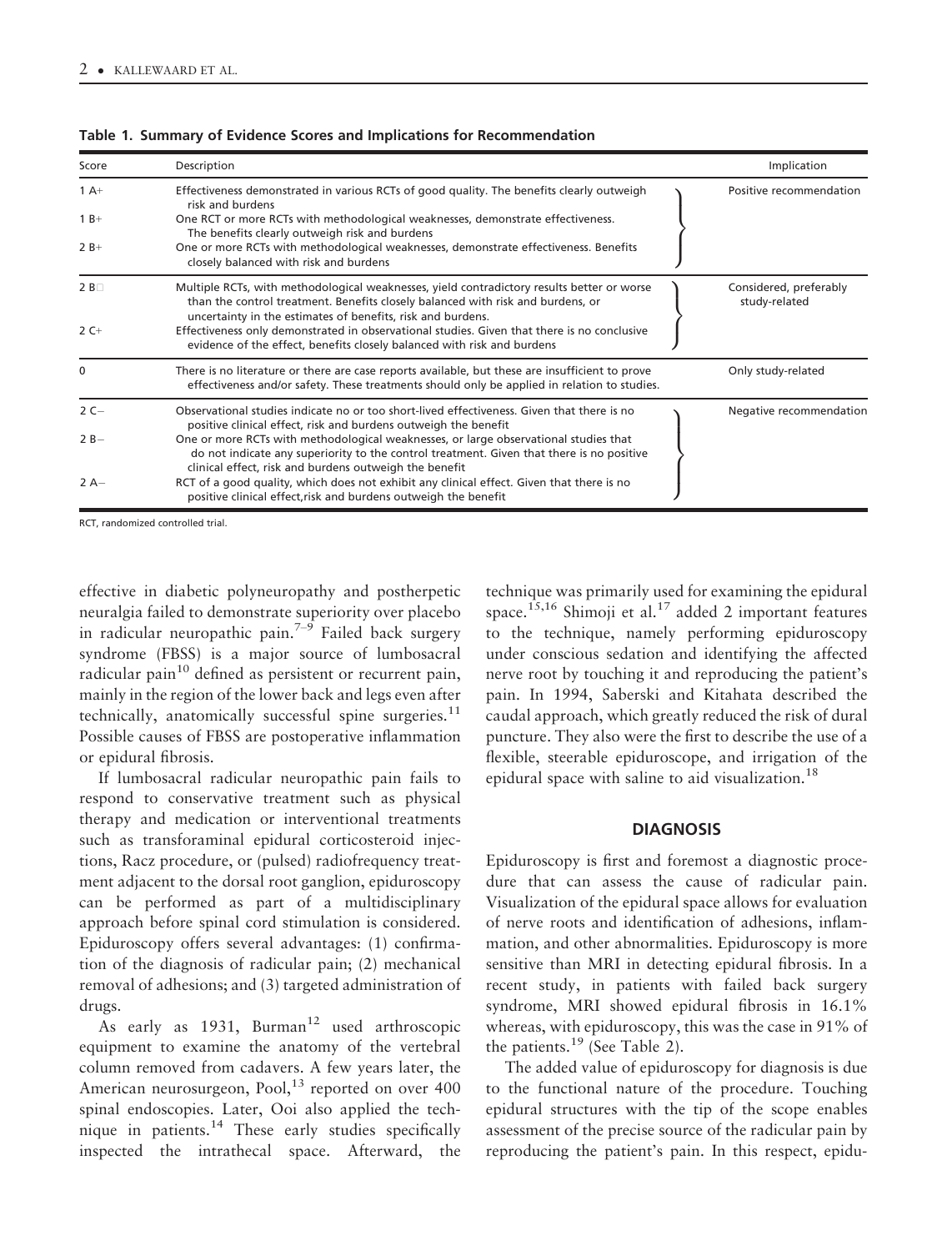Table 2. Comparison of Epiduroscopy and MRI for the Diagnosis and Treatment of Chronic Radicular Pain

|                                        | Epiduroscopy                                | MRI Scan |
|----------------------------------------|---------------------------------------------|----------|
| Nerve root                             | + (only details visible)                    | $^{++}$  |
| anatomy                                |                                             |          |
| Nerve root                             | $^{++}$                                     |          |
| perfusion                              |                                             |          |
| Nerve root                             | $^{++}$                                     | $+/-$    |
| inflammation                           |                                             |          |
| Excitability of                        | $^{++}$                                     |          |
| nerve root                             |                                             |          |
| Locating the<br>painful nerve root     | $^{++}$                                     |          |
| Identifying scar tissue                | $^{++}$                                     | $\pm$    |
| Identifying<br>herniated disk          | - (structure in anterior<br>epidural space) | $^{++}$  |
| Evaluating diameter<br>of spinal canal | $+/-$                                       | $^{++}$  |
| <b>Excluding serious</b><br>pathology  | $+/-$ (biopsy possible)                     | $^{++}$  |
| Therapeutic options                    | $^{++}$                                     |          |

 $++$  = highly valuable;  $+=$  valuable;  $+/-$  possibly useful—no added value.

roscopy is also superior to MRI or clinical examination.<sup>20</sup>

"Healthy" nerve roots are visualized through the dura and appear as white or pale pink structures (Figure 1) with a blood vessel longitudinally running along the surface. A healthy nerve root may show pulsations, which are conducted from the dural sac. The absence of pulsations may indicate the presence of edema or excessive adhesions. Inflamed nerves are red and swollen ("angry red swollen nerve"), do not usually pulsate, and are painful when touched (Figure 2).



Figure 1. Visualization of a nerve root in the subarachnoid space; the nerves have a normal white aspect with a blood vessel running longitudinally.



Figure 2. Visualization of an inflamed epidural space; note the peridural fatty tissue in the right lower quadrant; visualization of the dura with a roadmap of vessels running around it and visualization of an inflamed nerve In the middle lower quadrant.

The dura is a visible blue–gray structure covered by a "network" of small blood vessels and may pulsate.

Adhesions are white or gray, can completely cover the nerve, and are painful when touched near the affected nerve. Adhesions that develop following back surgery or because of inflammation may contain blood vessels when viewed before the scarring has fully matured. Touching adhesions can discriminate soft adhesions, which are easy to remove, from rigid adhesions, which are difficult to remove. This discrimination is important for determining the efficacy of adhesiolysis and therefore the outcome of the procedure.

# MECHANISMS OF ACTION

#### Adhesiolysis

Adhesions attached to affected nerve roots or the dura can be removed by mechanically scraping off the fibrosis with the tip of a video-guided catheter or epiduroscope and/or by the hydrostatic pressure produced by saline flushes. Recent publications describe the use of Fogarty catheters and resablation to remove adhesions attached to the dura. The aim is to liberate the nerve or dura, in order to increase the mobility of the nerve, and hence restore the supply of nutrients (ie, nerve growth factor-NGF) and blood flow to the nerve.<sup>21,22</sup> Moreover, flushing of the epidural space with saline dilutes or washes out inflammatory mediators that have leaked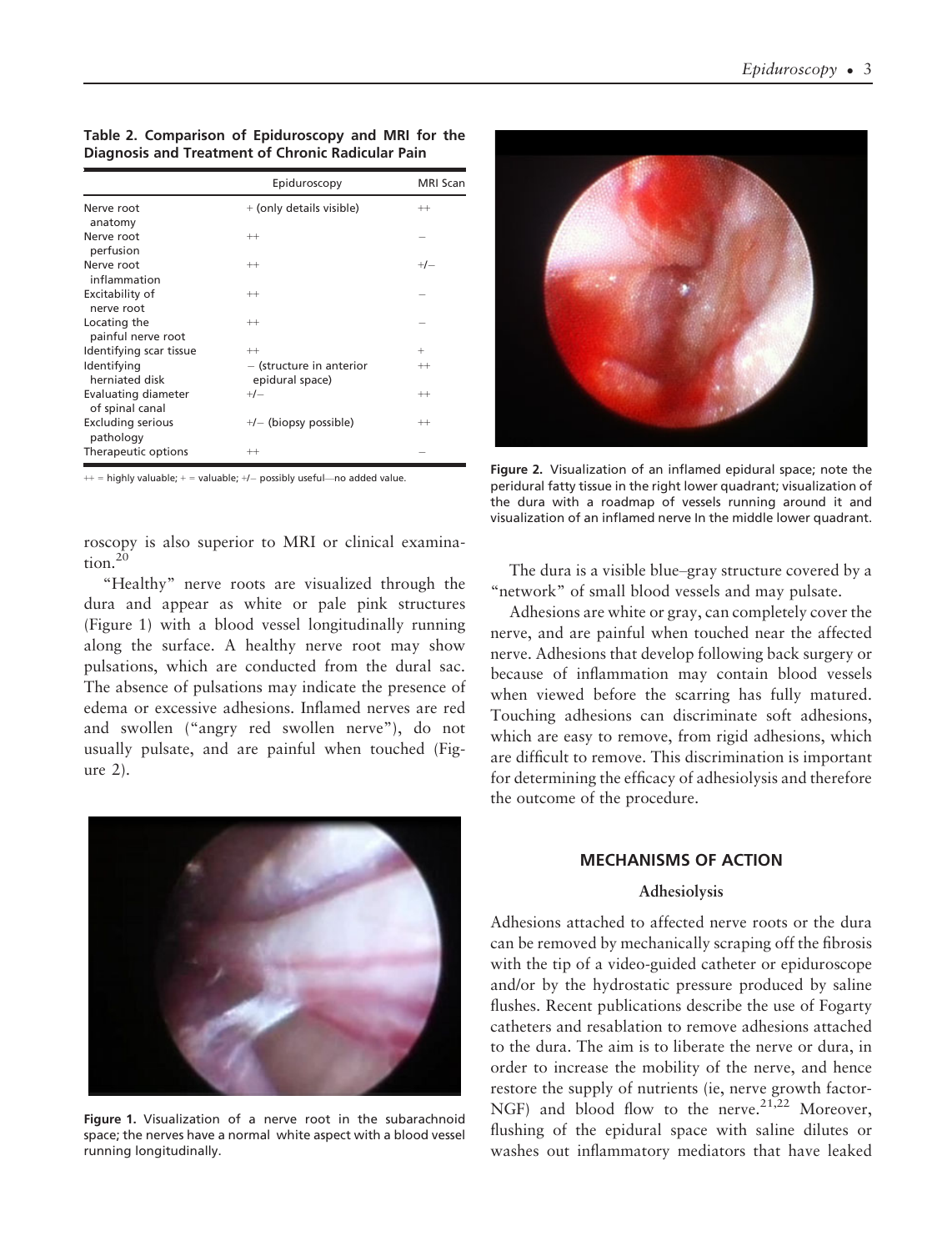from the damaged intervertebral disk or facet joints.18,23–<sup>29</sup>

Adhesions around nerves considered to be asymptomatic are left untouched. This procedure must be carried out carefully, in constant communication with the lightly sedated, cooperative patient. If the patient is in much pain or complains of nontransient paresthesias, severe pain, or neck pain, the adhesiolysis must be discontinued immediately.

#### Targeted Therapy

In FBSS patients, epidurally applied corticosteroids attain the intended level in  $26\%$  of cases.<sup>30</sup> A major advantage of epiduroscopy is that it allows for accurate placement of drug in the epidural space. $31,32$ 

Table 3 summarizes the proposed mechanisms for the therapeutic efficacy of epiduroscopy.

# INDICATION(S) AND PATIENT SELECTION

Epiduroscopy can be considered in patients with chronic lumbosacral radicular pain, including FBSS patients, refractory to conservative therapy (physical therapy, medication) or minimally invasive therapeutic techniques (epidural corticosteroid injections, RACZ procedure, (pulsed) radiofrequency treatment adjacent to the dorsal root ganglion).

Flushing the epidural space and adhesiolysis are essential components of the procedure, which make this procedure particularly suited for the management of radicular pain due to fibroses and inflammation, which is often the case in patients with FBSS.

Patient selection depends on the duration of symptoms, the extent of adhesions, and the patient's history as illustrated in Figure 3.

#### Table 3. Proposed Mechanisms for the Therapeutic Efficacy of Epiduroscopy

| Mechanism                                                                                                                            | References |
|--------------------------------------------------------------------------------------------------------------------------------------|------------|
| Dilution or "washing out" of inflammatory<br>mediators that have leaked from the<br>damaged intervertebral disk and the facet joints | 18,23-29   |
| Accuracy of placement of a cocktail of<br>corticosteroids and analgesics near<br>the affected nerve                                  | 31,32      |
| Adhesiolysis increases the mobility of the nerve,<br>and hence restores the supplies of nutrients<br>(NGF) and blood to the nerve    | 21,22      |
| Partial denervation of nerve root and dura mater                                                                                     | 41.43      |

# ANATOMY OF THE EPIDURAL SPACE

Epidural space means the space surrounding the dura mater. It is sometimes also referred to as "extradural space" or "peridural space," while others use the term for the space surrounding the dural cuffs and nerve roots (ie, the space surrounding the dorsal root ganglion, (DRG)). See Figures 4 and 5.

The epidural space is bounded *anteriorly* by the posterior longitudinal ligament (PLL), the vertebral bodies, and the intervertebral disks, laterally by the intervertebral foramina and the pedicles of the vertebral arches, posteriorly by, alternatingly, the vertebral arches and the ligamenta flava, and at the level of the sacrum by the fused vertebral arches. As the dural sac ends at the level of the S2 vertebral body, the only tissue caudal to it is epidural fatty tissue with the filum terminale externum and the proximal parts of the nerve roots S2-Cocc1 (Figure 6).

The sacrococcygeal membrane forms the caudal boundary of the sacral epidural space. This membrane seals the sacral hiatus, but it is lacking in about 10% of cases and constitutes the conventional caudal access to the lumbosacral epidural space for epiduroscopy and caudal blocks. Its average anteroposterior diameter is about 4–5 mm, which is enough to allow the epiduroscope (with an external diameter of about 3 mm) to pass through it. However, anteroposterior diameters as small as 1 mm have been reported. This precludes epiduroscopy through the hiatus, and the procedure will then have to be discontinued.

#### Tissue Composition

The epidural tissue comprises loose areolar connective tissue and varying amounts of fatty tissue, which acts as a lubricant for the movements of the nerve roots in the spinal canal. Attention has recently been called to the presence of a peridural membrane.<sup>20</sup> The literature frequently reported the presence of ventral or dorsal septa in the epidural space. The ventral septa connect to the PLL. With dorsal septa, it remains unclear whether they separate the dorsal epidural space into compartments or should be regarded as locally condensed areas in the connective tissue. The consistency of the epidural space contents depends on the patient's medical history. In some cases, postoperative connective tissue fills up the entire epidural space and it becomes impossible to reach the space cranial to this tissue. Surgeons reported calcified connective tissue plates during repeat operations to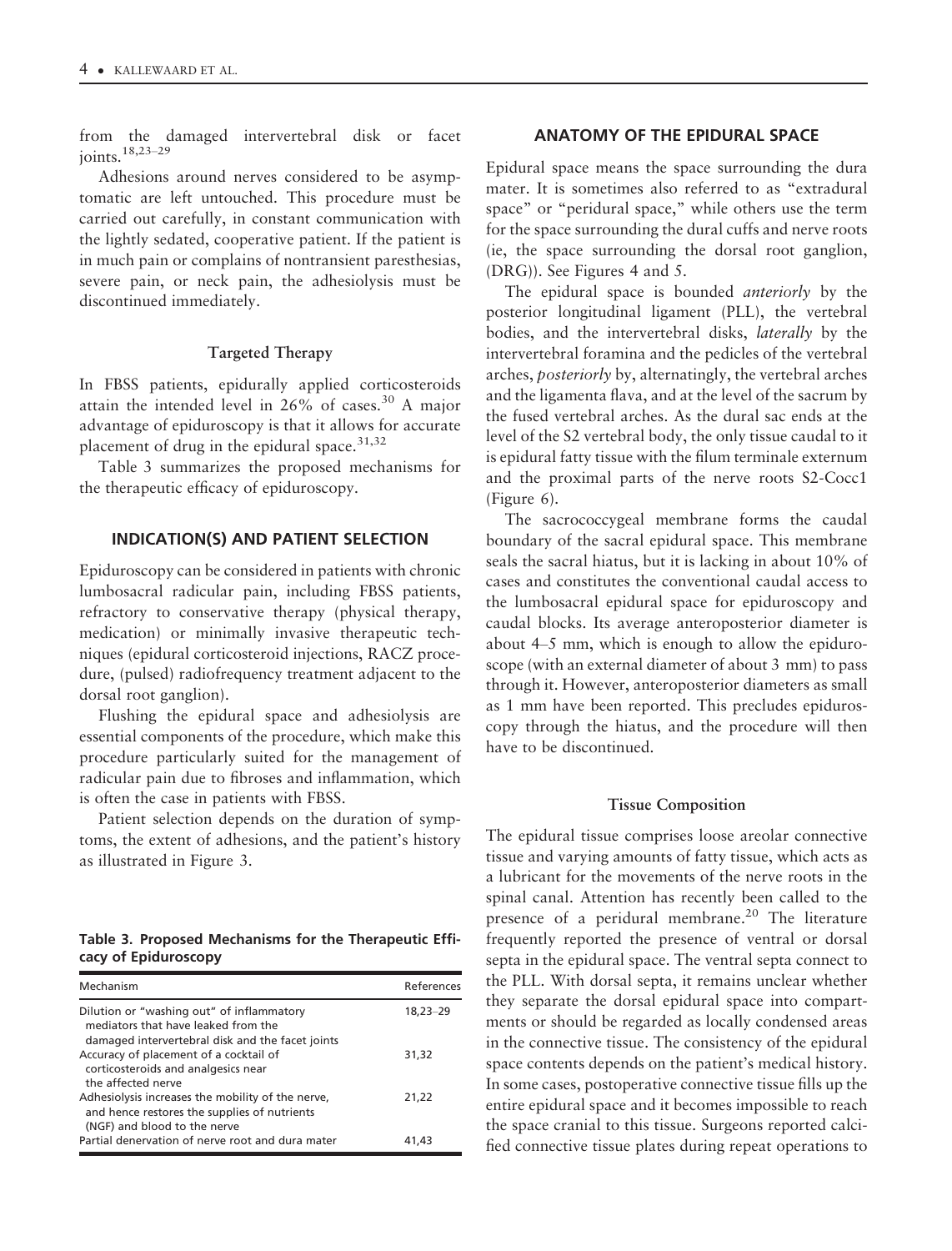

Figure 3. Algorithm for patient selection.



Figure 4. Transverse histological section at the level of vertebral body L3. At the left side, the intervertebral foramen L3-4 is shown with a crossing intraforaminal ligament, epidural fatty tissue, blood vessels dorsal root ganglion. On the right side, the exiting L3 nerve root is adjacent and medial to the pedicle. Mallory– Cason trichrome staining.

the spine after herniated disk surgery, a finding sometimes encountered during epiduroscopy.

The fatty tissue is mainly located in the anterolateral and dorsomedial parts of the epidural space. Laterally, the lumbosacral epidural space communicates with the fatty tissue adjoining the spinal column, via the intervertebral foramina. Some studies have reported that the



Figure 5. Transverse histological section at the level of intervertebral disk L3-4 just caudal to Figure 5. The dorsolateral dura lies directly adjacent to the flaval ligaments, which also form the anterior capsule of the facet joints. The L3 nerves are just outside the intervertebral formaina, whereas the L4 roots lie intradurally at 10 and 2 hours. The epidural fatty tissue is mainly located in the intervertebral foramen and dorsocentral between the dura and flaval ligaments. Mallory–Cason trichrome staining.

epidural space is laterally bounded by the so-called anterior dural ligaments or Hofmann's ligaments. Finally, intraforaminal ligaments have often been described in the intervertebral foramina, which are thought to serve mostly as fibrous conduits for the emerging nerves.

#### Blood Vessels

The epidural space contains arteries and veins supplying the spinal column. The arteries branch off from the segmental arteries. The veins interconnect, thus forming a venous plexus. This so-called Batson plexus comprises an anterior and a posterior venous part, which are interconnected (the internal vertebral venous plexus) and drain venous blood from the vertebral column, especially from the vertebral bodies. The anterior internal venous plexus is situated between the PLL and the corpora, while the posterior internal venous plexus lies in the posterior epidural space. In the lumbosacral part of the vertebral column, the ventral venous plexus is generally larger than the dorsal plexus, whereas the size of the dorsal plexus increases going from the high lumbar to the low thoracic vertebrae.

These venous plexuses are valveless. The plexuses communicate caudally with the pelvic veins, cranially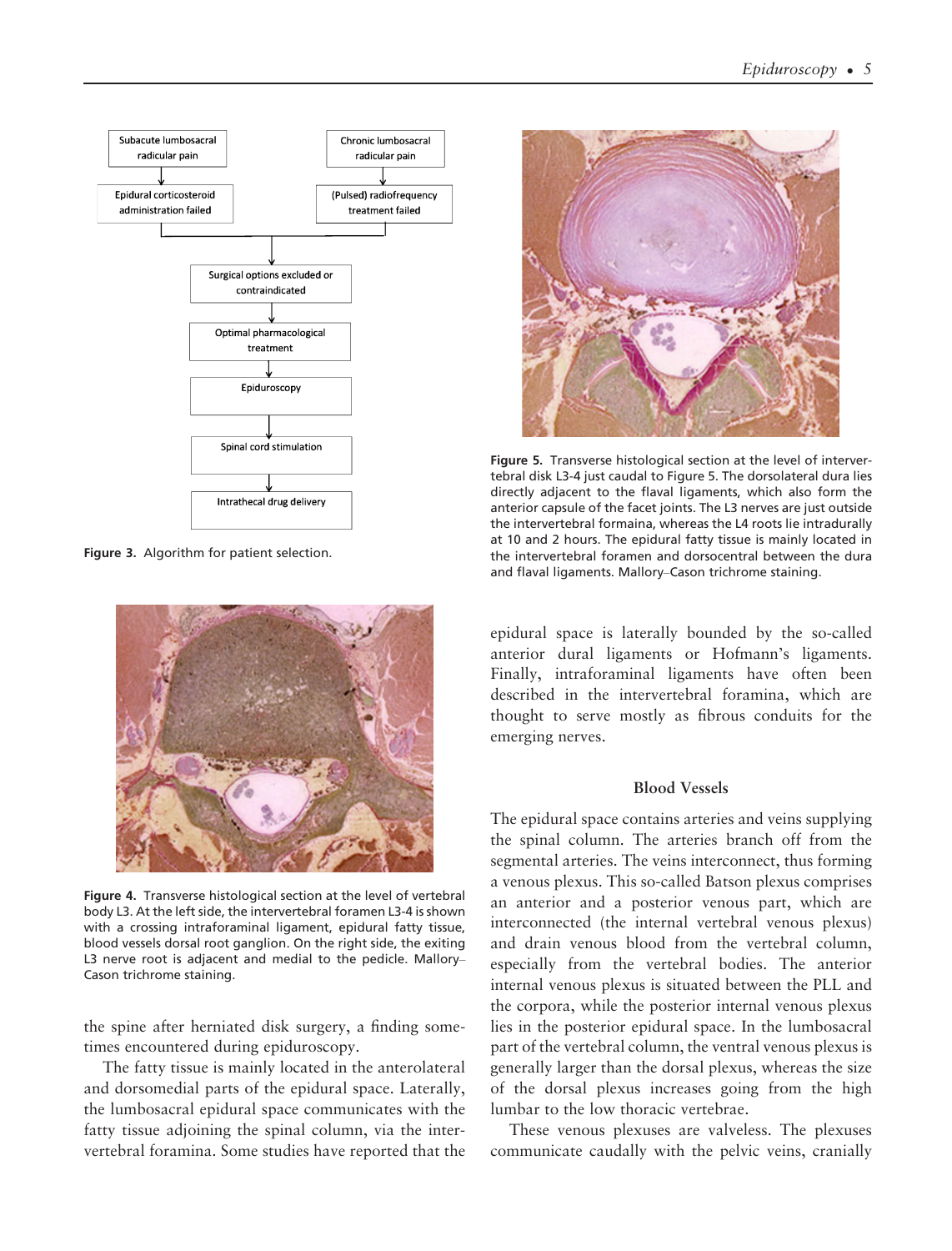

Figure 6. Transverse histological section at Level S2 and SI joint. Anterior is above in the figure. Mallory–Cason trichrome staining.

with the venous sinuses in the cranium and laterally, via the intervertebral foramina, with the segmental veins (lumbar veins and intercostal veins).

# Nerves

All nerves supplying the epidural space branch from the sinuvertebral nerves (Luschka). They branch off the rami

communicantes of the spinal nerves return to the epidural space via the intervertebral foramina located ventral to the nerve roots. There they form extensive networks, which provide sensory innervation to the internal parts of the spinal column: the PLL; the vertebral bodies; the intervertebral disks; and the ventral dura. The dorsal dura is sparsely innervated. In view of the relation with the sympathetic trunk (through the rami communicantes), these structures are also assumed to be sympathetically innervated. Sympathetic nerve fibers have indeed been recently identified in these networks.

#### Dura Mater

The dura mater is a strong connective tissue membrane surrounding the cerebral spinal fluid (CSF) space lined with the arachnoidea and sprouting side branches, which contain the anterior and posterior nerve roots, as well as the DRGs. These side branches constitute the dural sleeves or dural nerve root sleeves.

On a transverse section, the dural sleeves are located in the anterolateral quadrant of the spinal canal, at 10



Figure 7. Histological cross-section at the level of intervertebral disk L4-5 (above) and L5-S1 (below) showing relationship between exiting nerve roots L4, L5, and S1, the dorsolateral intervertebral disk and the flaval ligaments plus facet joints; epid, epidural space. Mallory–Cason trichrome staining.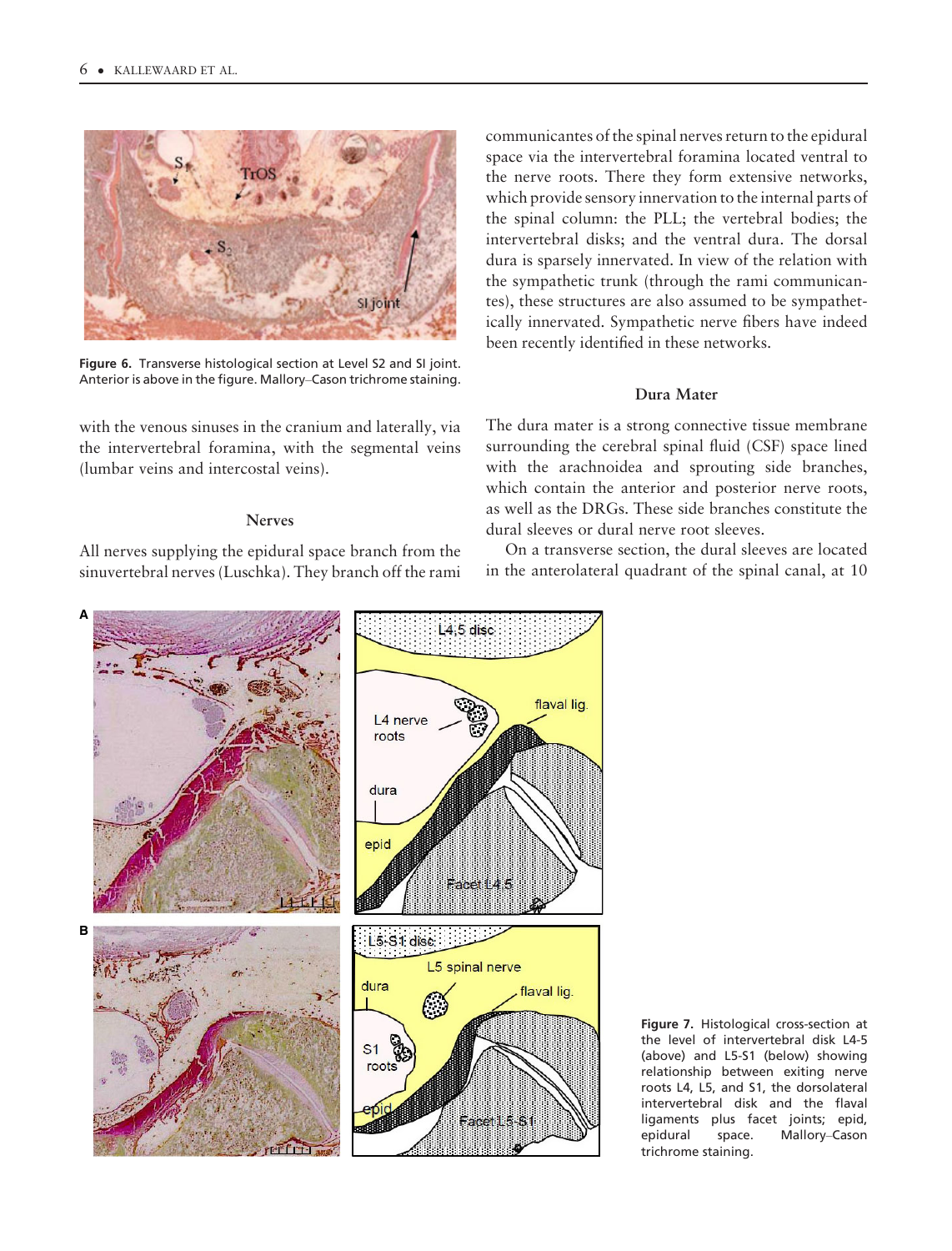o'clock and 2 o'clock. (Figure 7a,b). The upper part is called the "shoulder," while the lower part is called the "axilla," corresponding to the shoulder and armpit parts of a jacket. The dural sleeve continues into the outer layer of the nerve, the epineurium. Within the intervertebral foramen, the dural sleeve is dorsally bounded by the ligamentum flavum, which is closely associated with the ventral capsules of the facet joints here (Figure 7).

# MECHANISM OF RADICULAR PAIN

Radicular pain is not the result of nerve root compression.24–28,33,34 Compression causes nerve dysfunction (sensory and/or motor deficits), $35$  whereas pain requires an inflammatory reaction. This was demonstrated by a study of Howe<sup>36</sup> where compression of a normal peripheral nerve only induced action potentials for a short duration, whereas compression of an inflamed peripheral nerve led to prolonged firing of the nerve. However, pressure itself can cause inflammation with infiltration of macrophages and inflammatory cytokines.37 Compression or fixation of the nerve root in the neuroforamen can lead to stretching, decreased intraneural microcirculation, and ischemia.<sup>38</sup> Damage to endoneural blood vessels leads to breakdown of the blood-nerve barrier and intraneural edema, which further compromises the microcirculation of the nerve root. The long-standing intraneural edema leads to a vicious cycle with infiltration of fibroblasts, even more scar tissue formation, thus further compromising nerve root blood supply. Moreover, compression of nerve roots leads to a change of axonal flow and altered metabolism of neurotransmitters hereby impairing nerve function.<sup>37</sup> Local demyelination sites will generate ectopic discharges and lead to altered sensations and/ or spontaneous pain. $31$  The nucleus pulposus of the intervertebral disk itself contains a range of proinflammatory interleukines.<sup>25,29,34,38–40</sup> A tear in the annulus fibrosis can cause large quantities of phospholipase A2 to be released into the epidural space, causing an inflammatory reaction further intensified by the release of TNF- $\alpha$  from mononuclear inflammatory cells.<sup>24–</sup> 28,33,34

Spinal fibrosis is an important factor in nerve root compression and can be induced by spinal surgery itself. On the one hand, surgical repair can restore the nutritional status of the nerve (in terms of NGF supply), as it relieves the nerve root compression. However, it induces new tissue trauma, hemorrhage, and contamination with foreign materials, which may lead to

renewed fibrosis formation. Epiduroscopy in patients with chronic radicular pain found fibrosis in nearly  $100\%$  of cases.<sup>21,22</sup> MRI scans have also shown that high levels of fibrosis correlate with high pain levels.<sup>41</sup>

A logical therapeutic step would appear to be adhesiolysis with the aim of releasing the entrapped nerves, creating enough space around the nerve to restore both blood supply and the supply of nutrients to the nerve root from the CSF.

# EVIDENCE

Until now, 1 prospective double-blind randomized controlled trial, $429$  prospective studies,  $21,22,43-49$  and 3 retrospective studies<sup>50–52</sup> yielded positive results after epiduroscopy in terms of pain scores and functional status. Most studies included patients with failed back surgery syndrome, 1 study included patients with degenerative lumbar spinal canal stenosis, and 1 study included patients with sciatica. One controlled randomized trial in patients with sciatica failed to show improvement when comparing epiduroscopy with caudal epidurals.<sup>53</sup> Most of the reported epiduroscopy procedures used mechanical adhesiolysis by means of the epiduroscope or an endoscopic video-guided system followed by injection of a mixture of local anesthetic and steroids. A minority of the studies added clonidine or hyaluronidase. In one study, ozone and ciprofloxacin were injected.

In a prospective, randomized, double-blind study, Manchikanti et al. $42$  included patients with chronic radicular pain who lasted for a minimum of 6 months and failed to respond to other conservative treatment strategies, including X-ray-guided epidural injections and percutaneous adhesiolysis ("Racz procedure"). Group 1 functioned as a control group. In this group, the epiduroscope was introduced to the level of the sacral canal, and a mixture of a corticosteroid and a local anesthetic was administered. No attempt for adhesiolysis at the appropriate level was undertaken. Group 2 underwent epiduroscopy and suitable adhesiolysis in the target area, after which the same mixture of corticosteroid and local anesthetic was placed. The outcome parameters were pain, functional status, and psychological and behavioral status. Thirteen of the 23 patients in group 2 (57%) showed significant improvements in terms of pain scores after 1, 3, and 6 months. All other outcome measures, including psychometric tests, had also improved significantly after 1, 3, and 6 months. The control group showed improvement at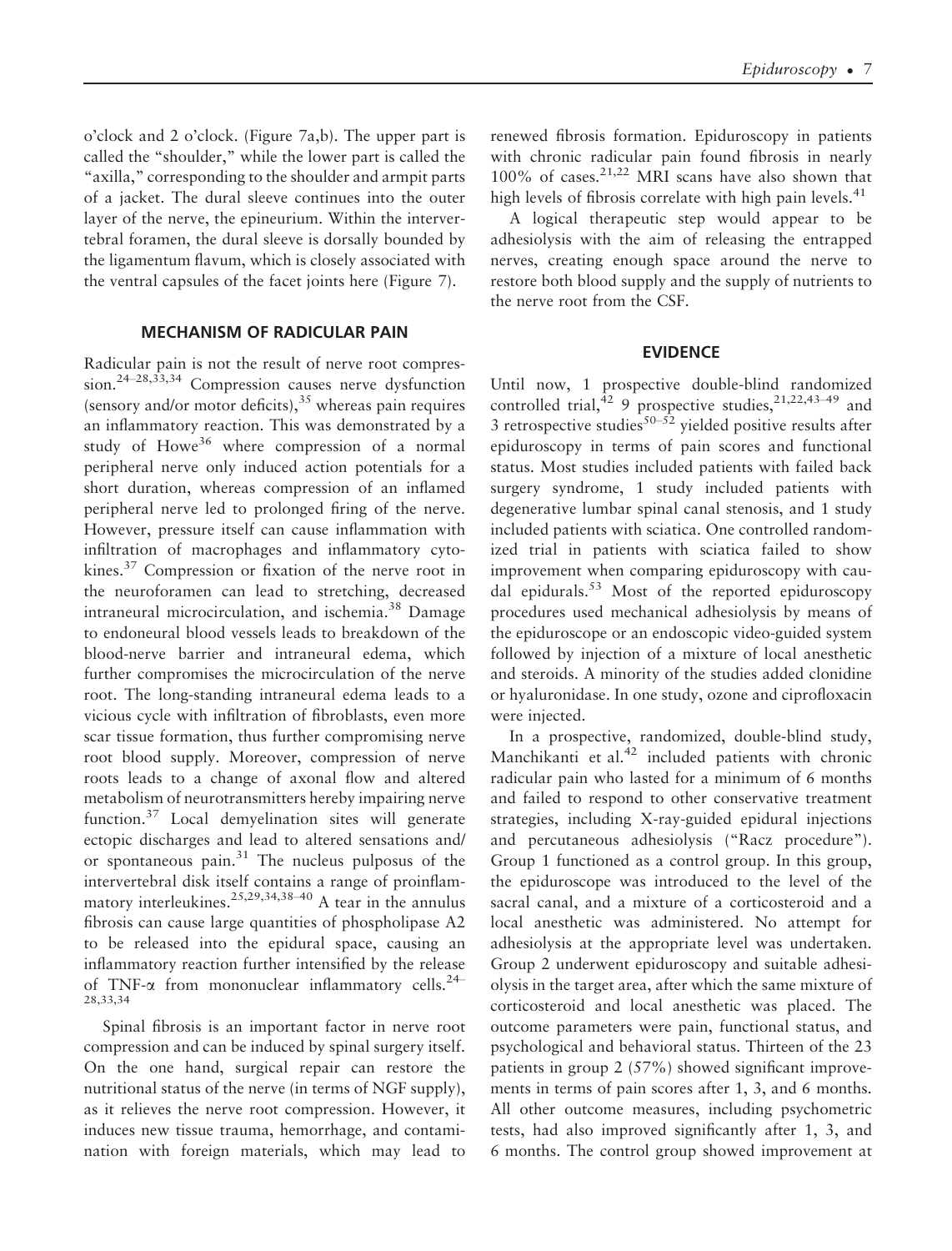1 month and none thereafter. The authors concluded that epiduroscopy is an effective treatment, especially for patients who fail to respond sufficiently to epidural injections and percutaneous adhesiolysis.

Geurts et al. $^{21}$  prospectively evaluated whether abnormalities identified on MRI scans could be confirmed with epiduroscopy and investigated whether targeted epidural injection of medication after adhesiolysis was able to reduce radicular pain. Epidural adhesions were found during the procedure in 19 of the 20 patients. In 8 of them, including 6 without a history of back surgery, these adhesions had not been observed on previous MRI scans. Six patients showed signs of nerve root inflammation. Eleven of the 20 patients showed a significant improvement in VAS scores after 3 and 12 months.

In a prospective study with 12 months follow-up by Richardson et al.,  $2^{2}38$  patients with chronic radicular pain showed significant improvement. Comparable outcomes were found in 2 retrospective evaluations by Manchikanti et al.,  $50,51$  based on 112 epiduroscopies in 85 patients with chronic radicular pain who had failed to respond to a conventional treatment including epidural corticosteroid injections. The epiduroscopy involved visualization of adhesions with subsequent adhesiolysis and the administration of a mixture of a corticosteroid and a local anesthetic. The results showed significant long-term effects and also confirmed the costeffectiveness of the procedure.

Sakai et al.<sup>44</sup> performed epidural adhesiolysis followed by injection of steroids and local anesthetics in 19 patients with chronic sciatica. Adhesiolysis was successful in 16 patients. Pain and disability scores significantly improved following epiduroscopy. Furthermore, sensory nerve function measured by current perception threshold improved equally.

Avellanal and Diaz-Reganon<sup>47</sup> attempted an interlaminar approach for epiduroscopy. Although offering good pain relief (3 point VAS reduction) in 31.6% of patients at 6 months follow-up, the technique was hampered by 21% dural punctures.

Two research groups endeavored adhesiolysis techniques other than mechanical lysis with the epiduroscope. Raffaeli and Righetti<sup>48</sup> used a Res-ablator with 4 Mhz radiofrequency output to break down adhesions in 14 patients. Fifty-seven percent of patients stated > 90% improvement after 1 month. Ruetten et al.<sup>45,46</sup> used a Holmium:YAG laser in 2 prospective case series of 34 and 68 patients. Positive results (2 point VAS reduction) were obtained in 44% and 48.5% of patients, respectively, after 8 weeks. Although promising, these studies lack long-term follow-up and the results do not outmatch results of studies with "classic" mechanical adhesiolysis.

A recently published prospective, randomized study by Dashfield and colleagues appeared to yield unfavorable results.<sup>53</sup> However, several concerns need to be addressed. First, none of the patients in this study had a history of surgery or failed back surgery syndrome with patients suffering from radicular pain for a maximum of only 18 months. Moreover, epiduroscopy in these patients revealed little scar tissue. Second, the researchers specifically mentioned that they did not flush the epidural space and adhesiolysis was only performed in 3 patients. In the control group, a mixture of corticosteroid and local anesthetic was administered caudally, while in the epiduroscopy group, the same mixture was injected in the epidural space near the affected nerve root. No significant differences were found between the 2 groups, with both groups showing a significant favorable short-term effect. The authors concluded that there was no added value of epiduroscopy in the administration of epidural corticoids. In a letter to the editor, Richardson et al.<sup>54</sup> commented that flushing the epidural space and adhesiolysis are essential components of the procedure, and that the study by Dashfield et al. was therefore not comparable to any of the other studies of epiduroscopy published so far.

One study looked into the effect of epiduroscopy in patients with degenerative lumbar stenosis.<sup>43</sup> Based on symptoms, the patients ( $n = 58$ , mean age 71 years) were divided into 2 groups according to the number of affected nerve roots: a monosegmental group ( $n = 34$ ) and a multisegmental group  $(n = 24)$ . All patients underwent epiduroscopy and were evaluated in terms of VAS scores for back and leg pain. During epiduroscopy, the epidural space was flushed, adhesiolysis was applied, and a mixture of a corticosteroid and a local anesthetic was placed. Relief of backache was found in both groups up to 12 months after the intervention. Only the monosegmental group reported significant improvement after 12 months, while the effect had waned after 3 months in the multisegmental group. Other than one accidental dural puncture, no complications were reported in this study. Apart from a biochemically based effect of adhesiolysis on radicular pain, it is conceivable, especially in this group of patients, that nerves need a certain amount of space to accommodate flexion and extension.<sup>55</sup>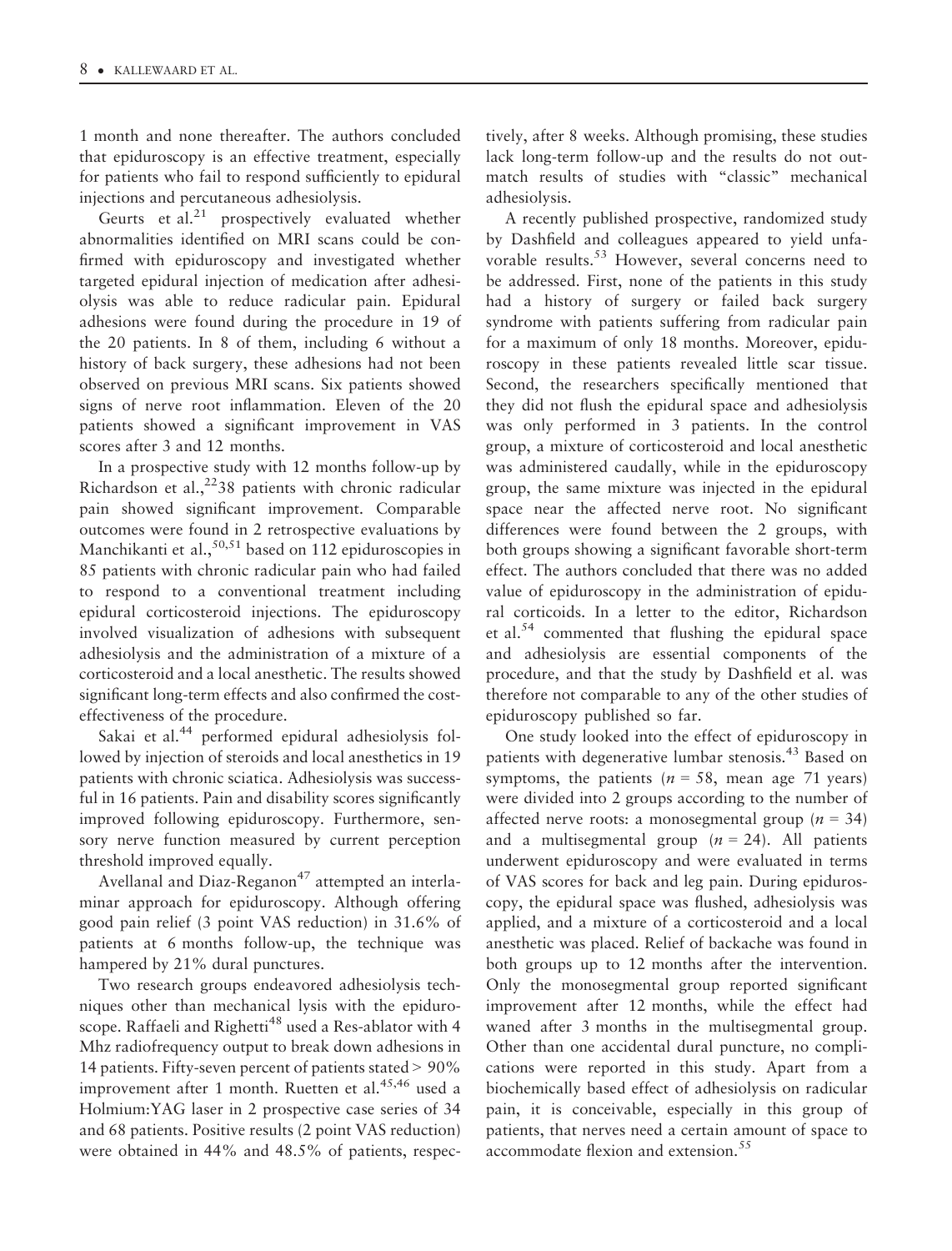Five papers reviewed the literature concerning epiduroscopy, all yielding favorable conclusions.<sup>56–60</sup>

# SIDE EFFECTS AND COMPLICATIONS

Reports of complications related to epiduroscopy are sparse and limited to the following case reports: retinal/ vitreous hemorrhages<sup>61,62</sup> related to rapid or large volume infusions in the epidural space; intravascular injections<sup>63</sup>; intrathecal injection of contrast dye leading to encephalopathy; rhabdomyolysis (iotrolan); $^{64}$  and postdural puncture headache.

The risk for radiation exposure during the epiduroscopy procedure was assessed in an in vitro model.<sup>65</sup> While the calculated radiation dose for 1 epiduroscopy is below the threshold that could lead to organ injuries, care should be taken for accumulating exposure. Heavner and Bosscher,<sup>66</sup> in a letter to the editor, offered tips to reduce the radiation exposure.

#### Contraindications

Increased Intra-Abdominal Pressure. Situations in which the intra-abdominal pressure is greatly increased, with a significant rise in the amount of venous blood in the plexus (eg, during pregnancy), could be regarded as a relative contra-indication for epiduroscopy, although Igarashi et al. $^{23}$  have applied epiduroscopy in pregnant women.

Duration of the Procedure and Increased Epidural Pressure. The continuous inflow of saline may eventually lead to increased epidural pressure. If this results in a rise in the cerebrospinal fluid pressure to above arterial pressure, it affects the perfusion of the spinal cord and the nerve roots. Whether this necessitates continuous monitoring of the epidural pressure is still a subject of debate.

Increased epidural pressure can lead to an increased intracranial pressure around the anterior optic nerve, leading to macular hemorrhage and causing visual disturbances.<sup>62</sup> This serious complication has, however, mostly been reported with epidural injections and generally resolves. The current hypothesis states that momentary sudden pressure increases in the cerebrospinal fluid can arise from excessively rapid injection of unduly large volumes in the epidural space. This implies that the inflow of saline during epiduroscopy should be carried out slowly and in small volumes, as indeed goes for epidural injections generally.

|  |  |  | Table 4. Summary of Evidence Grading |  |  |  |  |  |
|--|--|--|--------------------------------------|--|--|--|--|--|
|--|--|--|--------------------------------------|--|--|--|--|--|

| Technique                                                                     | Assessment |
|-------------------------------------------------------------------------------|------------|
| Epiduroscopy with adhesiolysis<br>and targeted therapy for FBSS               | $2R+$      |
| Epiduroscopy without adhesiolysis<br>low back pain without history of surgery | $2R -$     |

Other contraindications are as follows: local infection at the entry site; coagulopathy or use of anticoagulants; bladder or bowel sphincter dysfunction; obesity  $(BMI > 35)$ ; inability to lie in prone position > 60 min; inability to give informed consent; and allergy for contrast dye or local anesthetics.

#### EVIDENCE GRADING

A summary of the evidence grading is given in Table 4

### RECOMMENDATIONS

The use of epiduroscopy is recommended in patients with chronic lumbosacral radicular pain refractory to conservative or minimally invasive therapies. Surgical options must be exhausted or contraindicated and patients should have received optimal pharmacologic treatment. Epiduroscopy is best offered as part of a multidisciplinary approach with physiotherapy and/or psychological counseling as needed. Preferably, the procedure should be used in a research context in specialized centers.

# CLINICAL PATHWAY

Correct performance of epiduroscopy requires special equipment and a trained multidisciplinary team. The clinical pathway described in Table 5 identifies the steps to be taken.

## **PROCEDURE**

Epiduroscopy is performed after preprocedure antibiotic administration in sterile OR conditions under conscious sedation with continuous hemodynamic and respiratory monitoring. Generally, communication with the patient must be possible at all times during the intervention.

With the patient lying prone on the operating table, a pillow is placed underneath the abdomen to straighten the lumbar lordosis. The area around the sacral hiatus is disinfected and anesthetized with local anesthetic. After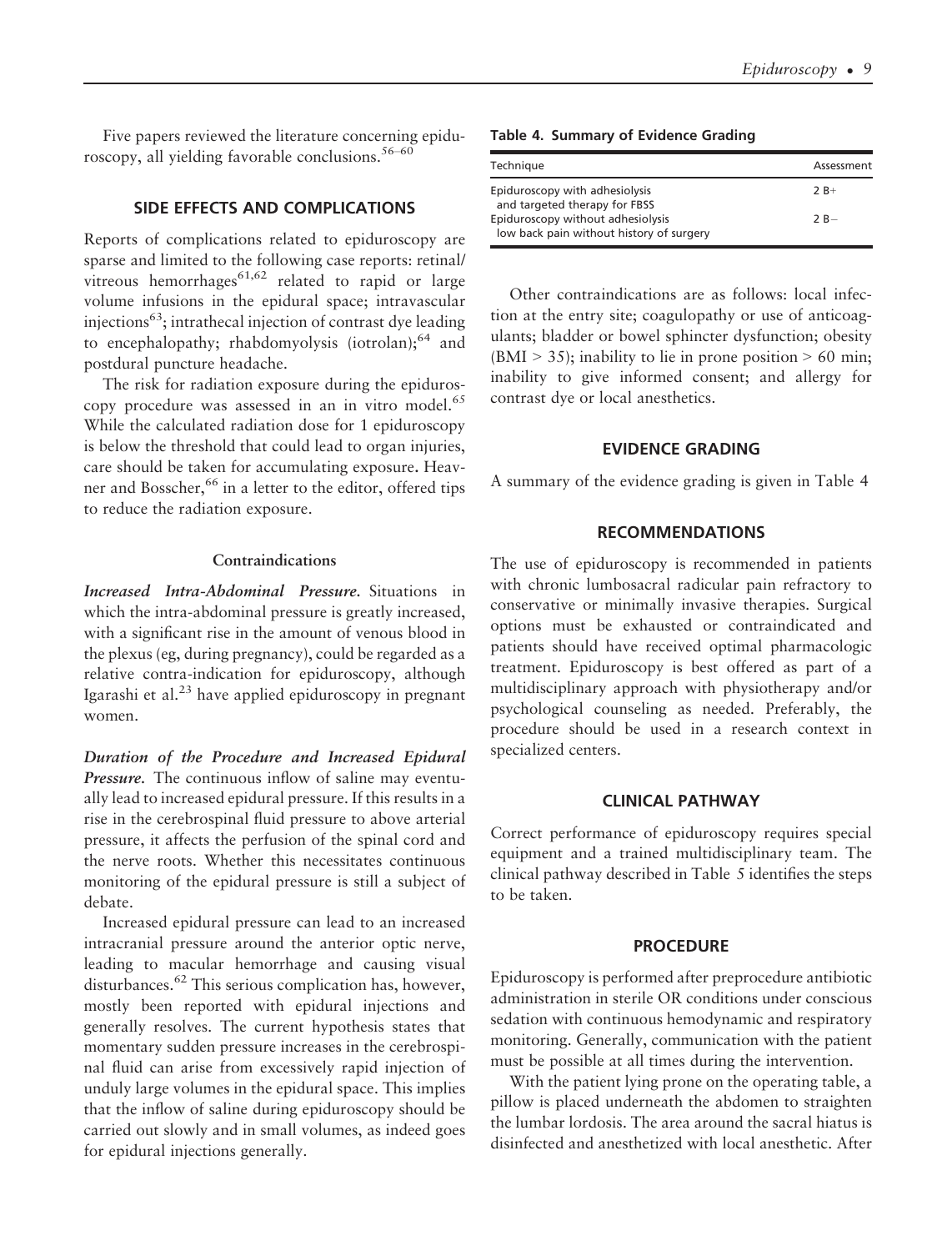#### Table 5. Multidisciplinary Clinical Pathway

| Patient selection<br>refractory to:<br>Conservative treatment (physiotherapy,<br>optimal pharmacologic treatment)<br>Epidural infiltrations with corticosteroids<br>RACZ procedure<br>(Pulsed) radiofrequency therapy<br>Neurosurgical evaluation: surgical options<br>exhausted?<br>Psychiatric evaluation: contra-indications<br>(eg, major depression)<br>Multidisciplinary paramedical evaluation:<br>Pain nurse<br>Psychologist<br>Physiotherapist<br>Phase 1<br>Doctor:<br>Patient information, sign informed consent<br>Intake<br>Evaluation of comorbidities: coagulation<br>disorders, allergies (eg, contrast dye)<br>Neurological examination (eg, preoperative<br>motor/sensory deficit)<br>Pain Nurse:<br>Repeat patient information with focus on:<br>Procedure, equipment<br><b>Fasting status</b><br>Postoperative orders (eg showering, bath)<br><b>Record VAS</b><br>Blood clotting tests: PT, aPTT, thrombocyte<br>count (optional)<br>Check patient identification<br>Phase 2<br>Check fasting status<br>Epiduroscopy<br>Check informed consent<br>procedure<br>Check lab results<br>Proceed with epiduroscopy<br>Postoperative orders:<br>Postoperative antibiotic therapy according<br>to local guidelines (optional)<br>Postoperative pain medication<br>Monitoring of motor- and sphincter<br>function<br>Phase 3<br>Postprocedure:<br>Check pain<br>Follow-up<br>Check neurological status (eg. motor<br>deficit-epidural hematoma)<br>Postoperative day 1: (optional)<br>Check wound<br>Check pain: VAS, PGIC<br>Neurological examination<br>Postoperative day 7: (optional)<br>Check wound<br>Check pain: VAS, PGIC<br>Neurological examination | Phase 0 | Diagnosis: Lumbosacral radicular pain |
|----------------------------------------------------------------------------------------------------------------------------------------------------------------------------------------------------------------------------------------------------------------------------------------------------------------------------------------------------------------------------------------------------------------------------------------------------------------------------------------------------------------------------------------------------------------------------------------------------------------------------------------------------------------------------------------------------------------------------------------------------------------------------------------------------------------------------------------------------------------------------------------------------------------------------------------------------------------------------------------------------------------------------------------------------------------------------------------------------------------------------------------------------------------------------------------------------------------------------------------------------------------------------------------------------------------------------------------------------------------------------------------------------------------------------------------------------------------------------------------------------------------------------------------------------------------------------------------------------------------------------------------------------------------------------|---------|---------------------------------------|
|                                                                                                                                                                                                                                                                                                                                                                                                                                                                                                                                                                                                                                                                                                                                                                                                                                                                                                                                                                                                                                                                                                                                                                                                                                                                                                                                                                                                                                                                                                                                                                                                                                                                            |         |                                       |
|                                                                                                                                                                                                                                                                                                                                                                                                                                                                                                                                                                                                                                                                                                                                                                                                                                                                                                                                                                                                                                                                                                                                                                                                                                                                                                                                                                                                                                                                                                                                                                                                                                                                            |         |                                       |
|                                                                                                                                                                                                                                                                                                                                                                                                                                                                                                                                                                                                                                                                                                                                                                                                                                                                                                                                                                                                                                                                                                                                                                                                                                                                                                                                                                                                                                                                                                                                                                                                                                                                            |         |                                       |
|                                                                                                                                                                                                                                                                                                                                                                                                                                                                                                                                                                                                                                                                                                                                                                                                                                                                                                                                                                                                                                                                                                                                                                                                                                                                                                                                                                                                                                                                                                                                                                                                                                                                            |         |                                       |
|                                                                                                                                                                                                                                                                                                                                                                                                                                                                                                                                                                                                                                                                                                                                                                                                                                                                                                                                                                                                                                                                                                                                                                                                                                                                                                                                                                                                                                                                                                                                                                                                                                                                            |         |                                       |
|                                                                                                                                                                                                                                                                                                                                                                                                                                                                                                                                                                                                                                                                                                                                                                                                                                                                                                                                                                                                                                                                                                                                                                                                                                                                                                                                                                                                                                                                                                                                                                                                                                                                            |         |                                       |
|                                                                                                                                                                                                                                                                                                                                                                                                                                                                                                                                                                                                                                                                                                                                                                                                                                                                                                                                                                                                                                                                                                                                                                                                                                                                                                                                                                                                                                                                                                                                                                                                                                                                            |         |                                       |
|                                                                                                                                                                                                                                                                                                                                                                                                                                                                                                                                                                                                                                                                                                                                                                                                                                                                                                                                                                                                                                                                                                                                                                                                                                                                                                                                                                                                                                                                                                                                                                                                                                                                            |         |                                       |
|                                                                                                                                                                                                                                                                                                                                                                                                                                                                                                                                                                                                                                                                                                                                                                                                                                                                                                                                                                                                                                                                                                                                                                                                                                                                                                                                                                                                                                                                                                                                                                                                                                                                            |         |                                       |
|                                                                                                                                                                                                                                                                                                                                                                                                                                                                                                                                                                                                                                                                                                                                                                                                                                                                                                                                                                                                                                                                                                                                                                                                                                                                                                                                                                                                                                                                                                                                                                                                                                                                            |         |                                       |
|                                                                                                                                                                                                                                                                                                                                                                                                                                                                                                                                                                                                                                                                                                                                                                                                                                                                                                                                                                                                                                                                                                                                                                                                                                                                                                                                                                                                                                                                                                                                                                                                                                                                            |         |                                       |
|                                                                                                                                                                                                                                                                                                                                                                                                                                                                                                                                                                                                                                                                                                                                                                                                                                                                                                                                                                                                                                                                                                                                                                                                                                                                                                                                                                                                                                                                                                                                                                                                                                                                            |         |                                       |
|                                                                                                                                                                                                                                                                                                                                                                                                                                                                                                                                                                                                                                                                                                                                                                                                                                                                                                                                                                                                                                                                                                                                                                                                                                                                                                                                                                                                                                                                                                                                                                                                                                                                            |         |                                       |
|                                                                                                                                                                                                                                                                                                                                                                                                                                                                                                                                                                                                                                                                                                                                                                                                                                                                                                                                                                                                                                                                                                                                                                                                                                                                                                                                                                                                                                                                                                                                                                                                                                                                            |         |                                       |
|                                                                                                                                                                                                                                                                                                                                                                                                                                                                                                                                                                                                                                                                                                                                                                                                                                                                                                                                                                                                                                                                                                                                                                                                                                                                                                                                                                                                                                                                                                                                                                                                                                                                            |         |                                       |
|                                                                                                                                                                                                                                                                                                                                                                                                                                                                                                                                                                                                                                                                                                                                                                                                                                                                                                                                                                                                                                                                                                                                                                                                                                                                                                                                                                                                                                                                                                                                                                                                                                                                            |         |                                       |
|                                                                                                                                                                                                                                                                                                                                                                                                                                                                                                                                                                                                                                                                                                                                                                                                                                                                                                                                                                                                                                                                                                                                                                                                                                                                                                                                                                                                                                                                                                                                                                                                                                                                            |         |                                       |
|                                                                                                                                                                                                                                                                                                                                                                                                                                                                                                                                                                                                                                                                                                                                                                                                                                                                                                                                                                                                                                                                                                                                                                                                                                                                                                                                                                                                                                                                                                                                                                                                                                                                            |         |                                       |
|                                                                                                                                                                                                                                                                                                                                                                                                                                                                                                                                                                                                                                                                                                                                                                                                                                                                                                                                                                                                                                                                                                                                                                                                                                                                                                                                                                                                                                                                                                                                                                                                                                                                            |         |                                       |
|                                                                                                                                                                                                                                                                                                                                                                                                                                                                                                                                                                                                                                                                                                                                                                                                                                                                                                                                                                                                                                                                                                                                                                                                                                                                                                                                                                                                                                                                                                                                                                                                                                                                            |         |                                       |
|                                                                                                                                                                                                                                                                                                                                                                                                                                                                                                                                                                                                                                                                                                                                                                                                                                                                                                                                                                                                                                                                                                                                                                                                                                                                                                                                                                                                                                                                                                                                                                                                                                                                            |         |                                       |
|                                                                                                                                                                                                                                                                                                                                                                                                                                                                                                                                                                                                                                                                                                                                                                                                                                                                                                                                                                                                                                                                                                                                                                                                                                                                                                                                                                                                                                                                                                                                                                                                                                                                            |         |                                       |
|                                                                                                                                                                                                                                                                                                                                                                                                                                                                                                                                                                                                                                                                                                                                                                                                                                                                                                                                                                                                                                                                                                                                                                                                                                                                                                                                                                                                                                                                                                                                                                                                                                                                            |         |                                       |
|                                                                                                                                                                                                                                                                                                                                                                                                                                                                                                                                                                                                                                                                                                                                                                                                                                                                                                                                                                                                                                                                                                                                                                                                                                                                                                                                                                                                                                                                                                                                                                                                                                                                            |         |                                       |
|                                                                                                                                                                                                                                                                                                                                                                                                                                                                                                                                                                                                                                                                                                                                                                                                                                                                                                                                                                                                                                                                                                                                                                                                                                                                                                                                                                                                                                                                                                                                                                                                                                                                            |         |                                       |
|                                                                                                                                                                                                                                                                                                                                                                                                                                                                                                                                                                                                                                                                                                                                                                                                                                                                                                                                                                                                                                                                                                                                                                                                                                                                                                                                                                                                                                                                                                                                                                                                                                                                            |         |                                       |
|                                                                                                                                                                                                                                                                                                                                                                                                                                                                                                                                                                                                                                                                                                                                                                                                                                                                                                                                                                                                                                                                                                                                                                                                                                                                                                                                                                                                                                                                                                                                                                                                                                                                            |         |                                       |
|                                                                                                                                                                                                                                                                                                                                                                                                                                                                                                                                                                                                                                                                                                                                                                                                                                                                                                                                                                                                                                                                                                                                                                                                                                                                                                                                                                                                                                                                                                                                                                                                                                                                            |         |                                       |
|                                                                                                                                                                                                                                                                                                                                                                                                                                                                                                                                                                                                                                                                                                                                                                                                                                                                                                                                                                                                                                                                                                                                                                                                                                                                                                                                                                                                                                                                                                                                                                                                                                                                            |         |                                       |
|                                                                                                                                                                                                                                                                                                                                                                                                                                                                                                                                                                                                                                                                                                                                                                                                                                                                                                                                                                                                                                                                                                                                                                                                                                                                                                                                                                                                                                                                                                                                                                                                                                                                            |         |                                       |
|                                                                                                                                                                                                                                                                                                                                                                                                                                                                                                                                                                                                                                                                                                                                                                                                                                                                                                                                                                                                                                                                                                                                                                                                                                                                                                                                                                                                                                                                                                                                                                                                                                                                            |         |                                       |
|                                                                                                                                                                                                                                                                                                                                                                                                                                                                                                                                                                                                                                                                                                                                                                                                                                                                                                                                                                                                                                                                                                                                                                                                                                                                                                                                                                                                                                                                                                                                                                                                                                                                            |         |                                       |
|                                                                                                                                                                                                                                                                                                                                                                                                                                                                                                                                                                                                                                                                                                                                                                                                                                                                                                                                                                                                                                                                                                                                                                                                                                                                                                                                                                                                                                                                                                                                                                                                                                                                            |         |                                       |
|                                                                                                                                                                                                                                                                                                                                                                                                                                                                                                                                                                                                                                                                                                                                                                                                                                                                                                                                                                                                                                                                                                                                                                                                                                                                                                                                                                                                                                                                                                                                                                                                                                                                            |         |                                       |
|                                                                                                                                                                                                                                                                                                                                                                                                                                                                                                                                                                                                                                                                                                                                                                                                                                                                                                                                                                                                                                                                                                                                                                                                                                                                                                                                                                                                                                                                                                                                                                                                                                                                            |         |                                       |
|                                                                                                                                                                                                                                                                                                                                                                                                                                                                                                                                                                                                                                                                                                                                                                                                                                                                                                                                                                                                                                                                                                                                                                                                                                                                                                                                                                                                                                                                                                                                                                                                                                                                            |         |                                       |
|                                                                                                                                                                                                                                                                                                                                                                                                                                                                                                                                                                                                                                                                                                                                                                                                                                                                                                                                                                                                                                                                                                                                                                                                                                                                                                                                                                                                                                                                                                                                                                                                                                                                            |         |                                       |
|                                                                                                                                                                                                                                                                                                                                                                                                                                                                                                                                                                                                                                                                                                                                                                                                                                                                                                                                                                                                                                                                                                                                                                                                                                                                                                                                                                                                                                                                                                                                                                                                                                                                            |         |                                       |
|                                                                                                                                                                                                                                                                                                                                                                                                                                                                                                                                                                                                                                                                                                                                                                                                                                                                                                                                                                                                                                                                                                                                                                                                                                                                                                                                                                                                                                                                                                                                                                                                                                                                            |         |                                       |
|                                                                                                                                                                                                                                                                                                                                                                                                                                                                                                                                                                                                                                                                                                                                                                                                                                                                                                                                                                                                                                                                                                                                                                                                                                                                                                                                                                                                                                                                                                                                                                                                                                                                            |         |                                       |
|                                                                                                                                                                                                                                                                                                                                                                                                                                                                                                                                                                                                                                                                                                                                                                                                                                                                                                                                                                                                                                                                                                                                                                                                                                                                                                                                                                                                                                                                                                                                                                                                                                                                            |         |                                       |
|                                                                                                                                                                                                                                                                                                                                                                                                                                                                                                                                                                                                                                                                                                                                                                                                                                                                                                                                                                                                                                                                                                                                                                                                                                                                                                                                                                                                                                                                                                                                                                                                                                                                            |         |                                       |
|                                                                                                                                                                                                                                                                                                                                                                                                                                                                                                                                                                                                                                                                                                                                                                                                                                                                                                                                                                                                                                                                                                                                                                                                                                                                                                                                                                                                                                                                                                                                                                                                                                                                            |         |                                       |
|                                                                                                                                                                                                                                                                                                                                                                                                                                                                                                                                                                                                                                                                                                                                                                                                                                                                                                                                                                                                                                                                                                                                                                                                                                                                                                                                                                                                                                                                                                                                                                                                                                                                            |         |                                       |
|                                                                                                                                                                                                                                                                                                                                                                                                                                                                                                                                                                                                                                                                                                                                                                                                                                                                                                                                                                                                                                                                                                                                                                                                                                                                                                                                                                                                                                                                                                                                                                                                                                                                            |         |                                       |
|                                                                                                                                                                                                                                                                                                                                                                                                                                                                                                                                                                                                                                                                                                                                                                                                                                                                                                                                                                                                                                                                                                                                                                                                                                                                                                                                                                                                                                                                                                                                                                                                                                                                            |         |                                       |
|                                                                                                                                                                                                                                                                                                                                                                                                                                                                                                                                                                                                                                                                                                                                                                                                                                                                                                                                                                                                                                                                                                                                                                                                                                                                                                                                                                                                                                                                                                                                                                                                                                                                            |         |                                       |
|                                                                                                                                                                                                                                                                                                                                                                                                                                                                                                                                                                                                                                                                                                                                                                                                                                                                                                                                                                                                                                                                                                                                                                                                                                                                                                                                                                                                                                                                                                                                                                                                                                                                            |         |                                       |
|                                                                                                                                                                                                                                                                                                                                                                                                                                                                                                                                                                                                                                                                                                                                                                                                                                                                                                                                                                                                                                                                                                                                                                                                                                                                                                                                                                                                                                                                                                                                                                                                                                                                            |         |                                       |
|                                                                                                                                                                                                                                                                                                                                                                                                                                                                                                                                                                                                                                                                                                                                                                                                                                                                                                                                                                                                                                                                                                                                                                                                                                                                                                                                                                                                                                                                                                                                                                                                                                                                            |         |                                       |
|                                                                                                                                                                                                                                                                                                                                                                                                                                                                                                                                                                                                                                                                                                                                                                                                                                                                                                                                                                                                                                                                                                                                                                                                                                                                                                                                                                                                                                                                                                                                                                                                                                                                            |         |                                       |
|                                                                                                                                                                                                                                                                                                                                                                                                                                                                                                                                                                                                                                                                                                                                                                                                                                                                                                                                                                                                                                                                                                                                                                                                                                                                                                                                                                                                                                                                                                                                                                                                                                                                            |         | 3 and 6 months postoperative:         |
| Check pain: VAS, PGIC                                                                                                                                                                                                                                                                                                                                                                                                                                                                                                                                                                                                                                                                                                                                                                                                                                                                                                                                                                                                                                                                                                                                                                                                                                                                                                                                                                                                                                                                                                                                                                                                                                                      |         |                                       |
| Neurological examination                                                                                                                                                                                                                                                                                                                                                                                                                                                                                                                                                                                                                                                                                                                                                                                                                                                                                                                                                                                                                                                                                                                                                                                                                                                                                                                                                                                                                                                                                                                                                                                                                                                   |         |                                       |
| If negative result, consider spinal                                                                                                                                                                                                                                                                                                                                                                                                                                                                                                                                                                                                                                                                                                                                                                                                                                                                                                                                                                                                                                                                                                                                                                                                                                                                                                                                                                                                                                                                                                                                                                                                                                        |         |                                       |
|                                                                                                                                                                                                                                                                                                                                                                                                                                                                                                                                                                                                                                                                                                                                                                                                                                                                                                                                                                                                                                                                                                                                                                                                                                                                                                                                                                                                                                                                                                                                                                                                                                                                            |         | cord stimulation                      |
|                                                                                                                                                                                                                                                                                                                                                                                                                                                                                                                                                                                                                                                                                                                                                                                                                                                                                                                                                                                                                                                                                                                                                                                                                                                                                                                                                                                                                                                                                                                                                                                                                                                                            |         |                                       |

a sterile drape has been placed over the patient, a Tuohy needle is inserted through the sacral hiatus under lateral X-ray control. Next, a guide wire is threaded through the Tuohy needle under fluoroscopic guidance. Using a Seldinger technique, an introducer is advanced over the guidewire into sacral epidural space to a level between S2 and S3, where a baseline epidurogram (Figure 8) may



Figure 8. Baseline epidurogram with a filling defect on the right side.



Figure 9. Postprocedure epidurogram with opening of the L4 and L5 nerve root on the right side.

be made. Thereupon, the video-guided catheter containing the flexible epiduroscope is inserted. The videoguided catheter with epiduroscope is steered cranially under direct vision in the epidural space to the level of expected pathology in combination with fluoroscopy. To obtain a good visual field, the epidural space is irrigated and distended with saline. Pressure in the epidural space can be monitored. Although there is no support in the literature, it seems logical that the epidural pressure should not exceed the mean blood pressure. Once at the expected level of pathology, gently touching the nerve root with the video-guided catheter should reproduce the patient's pain. Once adhesions are identified, attempts are made to rupture them mechan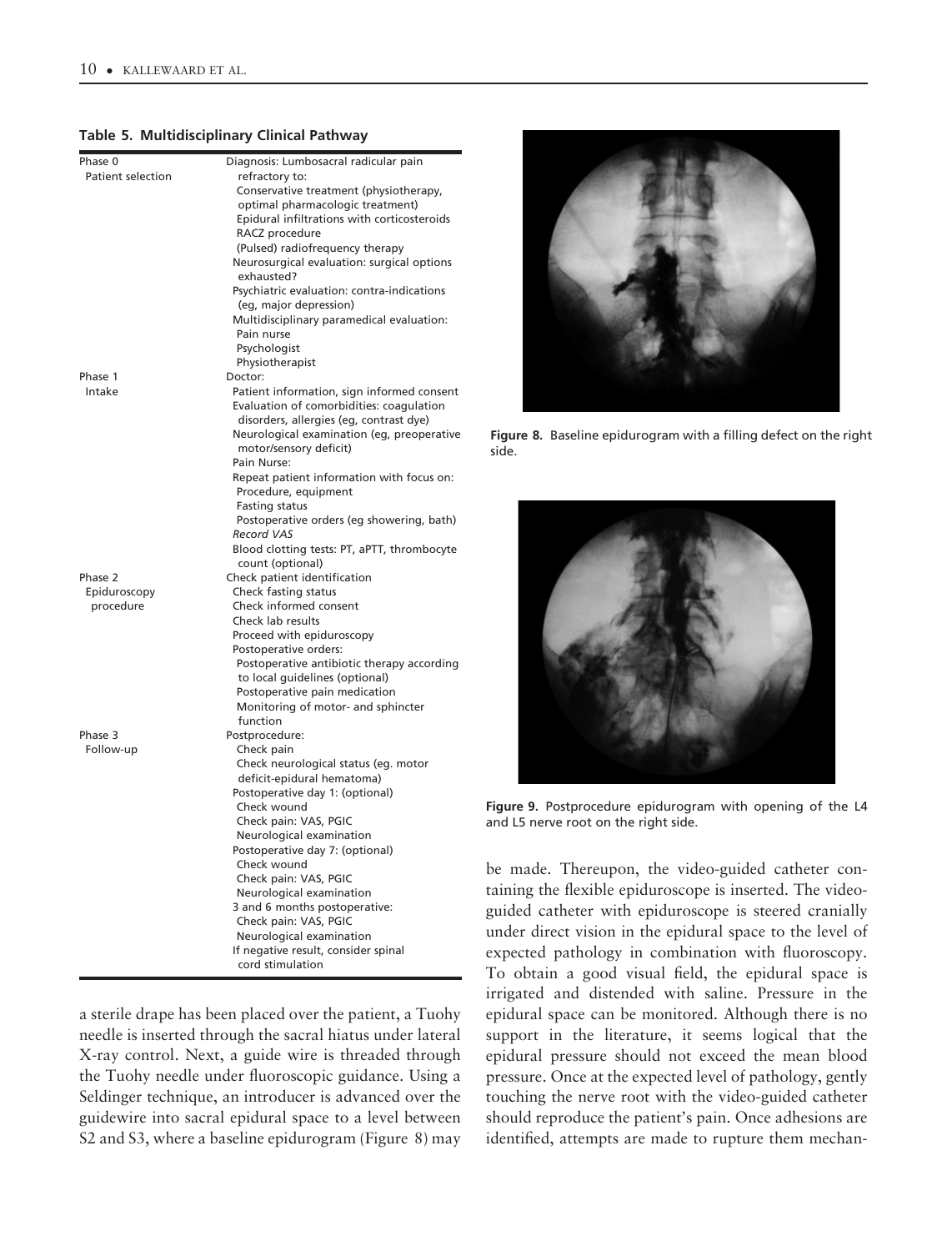ically by gentle movements of the video-guided catheter and by bolus injections of small amounts of saline. In some patients, adhesions are so solid that adhesiolysis is impossible. In these patients and in the absence of inflammation, the procedure is strictly diagnostic. If there is inflammation visible, flushing the epidural space with saline and the medication is thought to play an important role. A postprocedure epidurogram (Figure 9) is made to record the result of the adhesiolysis. Finally, a mixture of local anesthetics and depot steroids (potentially also hyaluronidase and clonidine) is injected at the culprit level. Saline flushing must be suspended immediately if the patient complains of neck pain or headache. If these complaints disappear within 5 minutes, the procedure may be resumed; if they persist, the procedure must be discontinued. The procedure must also be discontinued in case the patient experiences severe paresthesias and/or pain. After the intervention, patients are monitored at the recovery room.

# **CONCLUSION**

According to the available evidence, epiduroscopy is a safe treatment with no mortality and little morbidity. There is reasonable evidence for short and long-term effect in patients with chronic radicular pain due to failed back surgery syndrome. More controlled trials are needed to confirm the efficacy of this treatment and its long-term effects.

# ACKNOWLEDGEMENTS

This review was initially based on practice guidelines written by Dutch and Flemish (Belgian) experts that were assembled in a handbook for the Dutch-speaking pain physicians. After translation, the manuscript was updated and edited in cooperation with U.S./international pain medicine specialists.

The authors thank Nicole Van den Hecke for coordination and suggestions regarding the manuscript.

## **REFERENCES**

1. Guyatt G, Gutterman D, Baumann MH, et al. Grading strength of recommendations and quality of evidence in clinical guidelines: report from an american college of chest physicians task force. Chest. 2006;129:174–181.

2. van Kleef M, Mekhail N, van Zundert J. Evidencebased guidelines for interventional pain medicine according to clinical diagnoses. Pain Pract: Official J World Institute of Pain. 2009;9:247–251.

3. Koes BW, van Tulder MW, Peul WC. Diagnosis and treatment of sciatica. BMJ. 2007;334:1313–1317.

4. Bennett GJ. Neuropathic pain: new insights, new interventions. Hospital Practice. 1998;33:95–98, 101–104, 107–110 passim.

5. Carey TS, Evans AT, Hadler NM, et al. Acute severe low back pain. A population-based study of prevalence and care-seeking. Spine. 1996;21:339–344.

6. Van Boxem K, Cheng J, Patijn J, et al. 11. Lumbosacral radicular pain. Pain Practice. 2010;10:339–358.

7. Baron R, Freynhagen R, Tolle TR, et al. The efficacy and safety of pregabalin in the treatment of neuropathic pain associated with chronic lumbosacral radiculopathy. Pain. 2010;150:420–427.

8. Khoromi S, Patsalides A, Parada S, Salehi V, Meegan JM, Max MB. Topiramate in chronic lumbar radicular pain. J Pain. 2005;6:829–836.

9. Khoromi S, Cui L, Nackers L, Max MB. Morphine, nortriptyline and their combination vs. placebo in patients with chronic lumbar root pain. Pain. 2007;130:66–75.

10. Thomson S, Jacques L. Demographic characteristics of patients with severe neuropathic pain secondary to failed back surgery syndrome. Pain Practice. 2009;9:206–215.

11. Leveque JC, Villavicencio AT, Bulsara KR, Rubin L, Gorecki JP. Spinal cord stimulation for failed back surgery syndrome. Neuromodulation. 2001;4:1–9.

12. Burman M. Myeloscopy or the direct visualisation of the spinal canal and its contents. J Bone Joint Surg. 1931;13:695–696.

13. Pool J. Myeloscopy: intraspinal endoscopy. Surgery. 1942;11:169–182.

14. Ooi Y, Morisaki N. Intrathecal lumbar endoscope. Clin Orthop Surg (Japan). 1969;4:295–297.

15. Blomberg RG, Olsson SS. The lumbar epidural space in patients examined with epiduroscopy. Anesth Analg. 1989;68:157–160.

16. Heavner J, Chokhavatia S, Kizelshteyn G. Percutaneous evaluation of the epidural and subarachnoid space with a flexible fiberscope. Reg Anesth. 1991; 15(S):85.

17. Shimoji K, Fujioka H, Onodera M, et al. Observation of spinal canal and cisternae with the newly developed smalldiameter, flexible fiberscopes. Anesthesiology. 1991;75:341–344.

18. Saberski LR, Kitahata LM. Direct visualization of the lumbosacral epidural space through the sacral hiatus. Anesth Analg. 1995;80:839–840.

19. Bosscher HA, Heavner JE. Incidence and severity of epidural fibrosis after back surgery: an endoscopic study. Pain Practice. 2010;10:18–24.

20. Ansari S, Heavner JE, McConnell DJ, Azari H, Bosscher HA. The peridural membrane of the spinal canal: a critical review. Pain Practice. 2012;12:315–325.

21. Geurts JW, Kallewaard JW, Richardson J, Groen GJ. Targeted methylprednisolone acetate/hyaluronidase/clonidine injection after diagnostic epiduroscopy for chronic sciatica: a prospective, 1-year follow-up study. Reg Anesth Pain Med. 2002;27:343–352.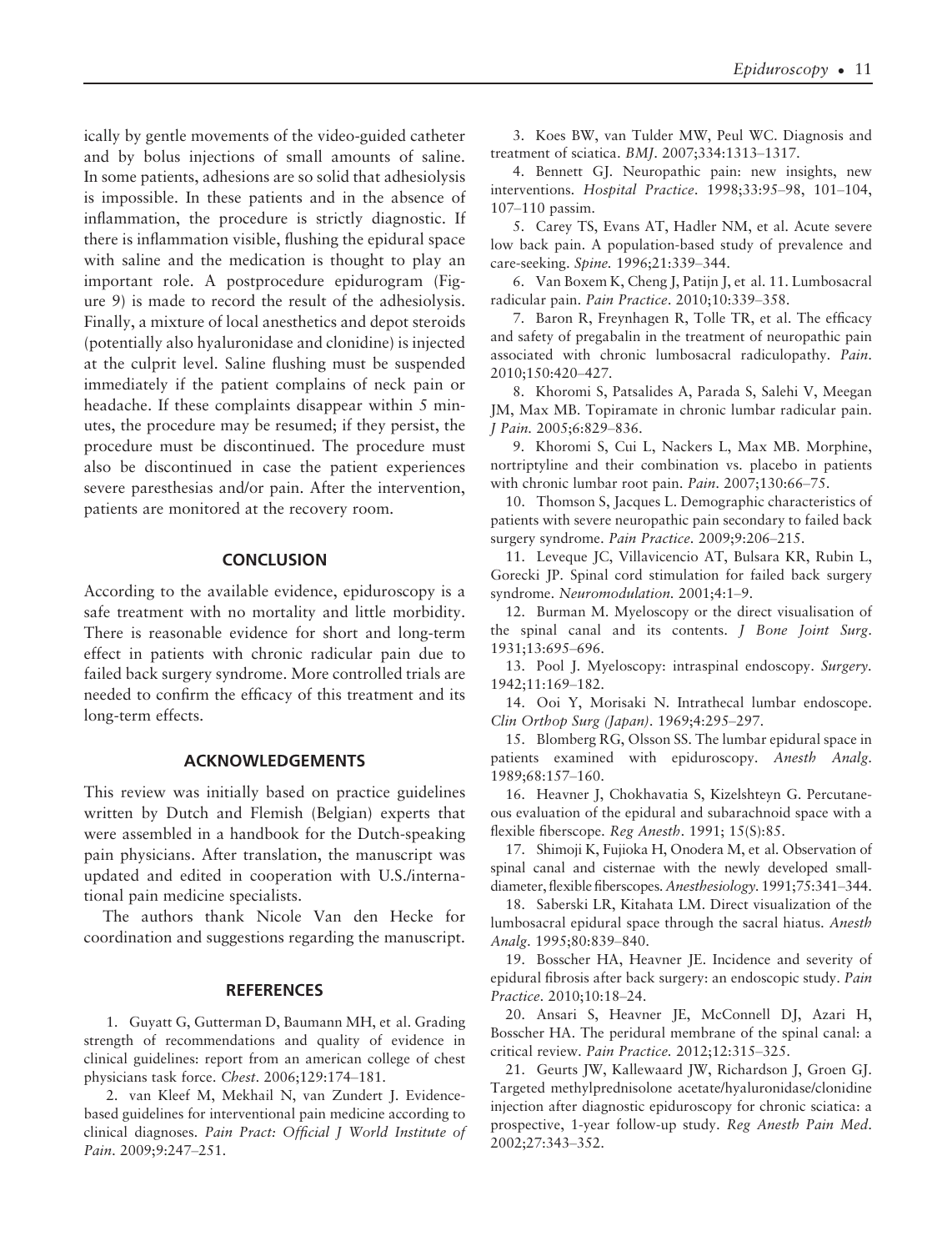22. Richardson J, McGurgan P, Cheema S, Prasad R, Gupta S. Spinal endoscopy in chronic low back pain with radiculopathy. A prospective case series. Anaesthesia. 2001;56:454–460.

23. Igarashi T, Hirabayashi Y, Shimizu R, Saitoh K, Fukuda H, Suzuki H. The fiberscopic findings of the epidural space in pregnant women. Anesthesiology 2000;92:1631–1636.

24. Olmarker K, Rydevik B, Nordborg C. Autologous nucleus pulposus induces neurophysiologic and histologic changes in porcine cauda equina nerve roots. Spine. 1993;18:1425–1432.

25. Omarker K, Myers RR. Pathogenesis of sciatic pain: role of herniated nucleus pulposus and deformation of spinal nerve root and dorsal root ganglion. Pain. 1998;78:99–105.

26. Kayama S, Konno S, Olmarker K, Yabuki S, Kikuchi S. Incision of the anulus fibrosus induces nerve root morphologic, vascular, and functional changes. An experimental study. Spine. 1996;21:2539–2543.

27. Otani K, Arai I, Mao GP, Konno S, Olmarker K, Kikuchi S. Experimental disc herniation: evaluation of the natural course. Spine. 1997;22:2894–2899.

28. Cornefjord M, Olmarker K, Rydevik R, Nordborg C. Mechanical and biochemical injury of spinal nerve roots: a morphological and neurophysiological study. Eur Spine J. 1996;5:187–192.

29. Rydevik B, Holm S, Brown MD, Lundborg G. Diffusion from the cerebrospinal fluid as a nutritional pathway for spinal nerve roots. Acta Physiol Scand. 1990;138:247–248.

30. Fredman B, Nun M, Zohar E. Epidural steroids for treating "failed back surgery syndrome": is fluoroscopy really necessary? Anesth Analg. 1999;88:367–372.

31. Devor M. Neuropathic pain and injured nerve: peripheral mechanisms. Br Med Bull. 1991;47:619–630.

32. Cooper RG, Mitchell WS, Illingworth KJ, Forbes WS, Gillespie JE, Jayson MI. The role of epidural fibrosis and defective fibrinolysis in the persistence of postlaminectomy back pain. Spine. 1991;16:1044–1048.

33. Olmarker K, Nordborg C, Larsson K, Rydevik B. Ultrastructural changes in spinal nerve roots induced by autologous nucleus pulposus. Spine. 1996;21:411–414.

34. Olmarker K, Blomquist J, Stromberg J, Nannmark U, Thomsen P, Rydevik B. Inflammatogenic properties of nucleus pulposus. Spine. 1995;20:665–669.

35. Lundborg G, Gelberman RH, Minteer-Convery M, Lee YF, Hargens AR. Median nerve compression in the carpal tunnel–functional response to experimentally induced controlled pressure. J Hand Surg Am. 1982;7:252–259.

36. Howe JF, Loeser JD, Calvin WH. Mechanosensitivity of dorsal root ganglia and chronically injured axons: a physiological basis for the radicular pain of nerve root compression. Pain. 1977;3:25–41.

37. Kobayashi S, Baba H, Uchida K, et al. Effect of mechanical compression on the lumbar nerve root: localization and changes of intraradicular inflammatory cytokines, nitric oxide, and cyclooxygenase. Spine (Phila Pa 1976). 2005;30:1699–1705.

38. Rydevik B, Brown MD, Lundborg G. Pathoanatomy and pathophysiology of nerve root compression. Spine. 1984;9:7–15.

39. Kuslich SD, Ulstrom CL, Michael CJ. The tissue origin of low back pain and sciatica: a report of pain response to tissue stimulation during operations on the lumbar spine using local anesthesia. Orthop Clin North Am. 1991;22:181–187.

40. Yabuki S, Onda A, Kikuchi S, Myers RR. Prevention of compartment syndrome in dorsal root ganglia caused by exposure to nucleus pulposus. Spine. 2001;26:870–875.

41. Ross JS, Robertson JT, Frederickson RC, et al. Association between peridural scar and recurrent radicular pain after lumbar discectomy: magnetic resonance evaluation. ADCON-L European Study Group. Neurosurgery. 1996;38: 855–861; discussion 861–853.

42. Manchikanti L, Boswell MV, Rivera JJ, et al. [ISRCTN] 16558617] A randomized, controlled trial of spinal endoscopic adhesiolysis in chronic refractory low back and lower extremity pain. BMC Anesthesiol. 2005;5:10.

43. Igarashi T, Hirabayashi Y, Seo N, Saitoh K, Fukuda H, Suzuki H. Lysis of adhesions and epidural injection of steroid/ local anaesthetic during epiduroscopy potentially alleviate low back and leg pain in elderly patients with lumbar spinal stenosis. Br J Anaesth. 2004;93:181–187.

44. Sakai T, Aoki H, Hojo M, Takada M, Murata H, Sumikawa K. Adhesiolysis and targeted steroid/local anesthetic injection during epiduroscopy alleviates pain and reduces sensory nerve dysfunction in patients with chronic sciatica. J Anesth. 2008;22:242–247.

45. Ruetten S, Meyer O, Godolias G. Application of holmium:YAG laser in epiduroscopy: extended practicabilities in the treatment of chronic back pain syndrome. J Clin Laser Med Surg. 2002;20:203–206.

46. Ruetten S, Meyer O, Godolias G. Endoscopic surgery of the lumbar epidural space (epiduroscopy): results of therapeutic intervention in 93 patients. Minim Invasive Neurosurg. 2003;46:1–4.

47. Avellanal M, Diaz-Reganon G. Interlaminar approach for epiduroscopy in patients with failed back surgery syndrome. Br J Anaesth. 2008;101:244–249.

48. Raffaeli W, Righetti D. Surgical radio-frequency epiduroscopy technique (R-ResAblator) and FBSS treatment: preliminary evaluations. Acta Neurochirurgica Supplement. 2005;92:121–125.

49. Donato AD, Fontana C, Pinto R, Beltrutti D, Pinto G. The effectiveness of endoscopic epidurolysis in treatment of degenerative chronic low back pain: a prospective analysis and follow-up at 48 months. Acta Neurochirurgica Supplement. 2011;108:67–73.

50. Manchikanti L. The value and safety of epidural endoscopic adhesiolysis. Am J Anesthesiol. 2000;27:275–278.

51. Manchikanti L, Pampati V, Bakhit CE, Pakanati RR. Non-endoscopic and endoscopic adhesiolysis in post-lumbar laminectomy syndrome: a one-year outcome study and cost effectiveness analysis. Pain Physician. 1999;2:52–58.